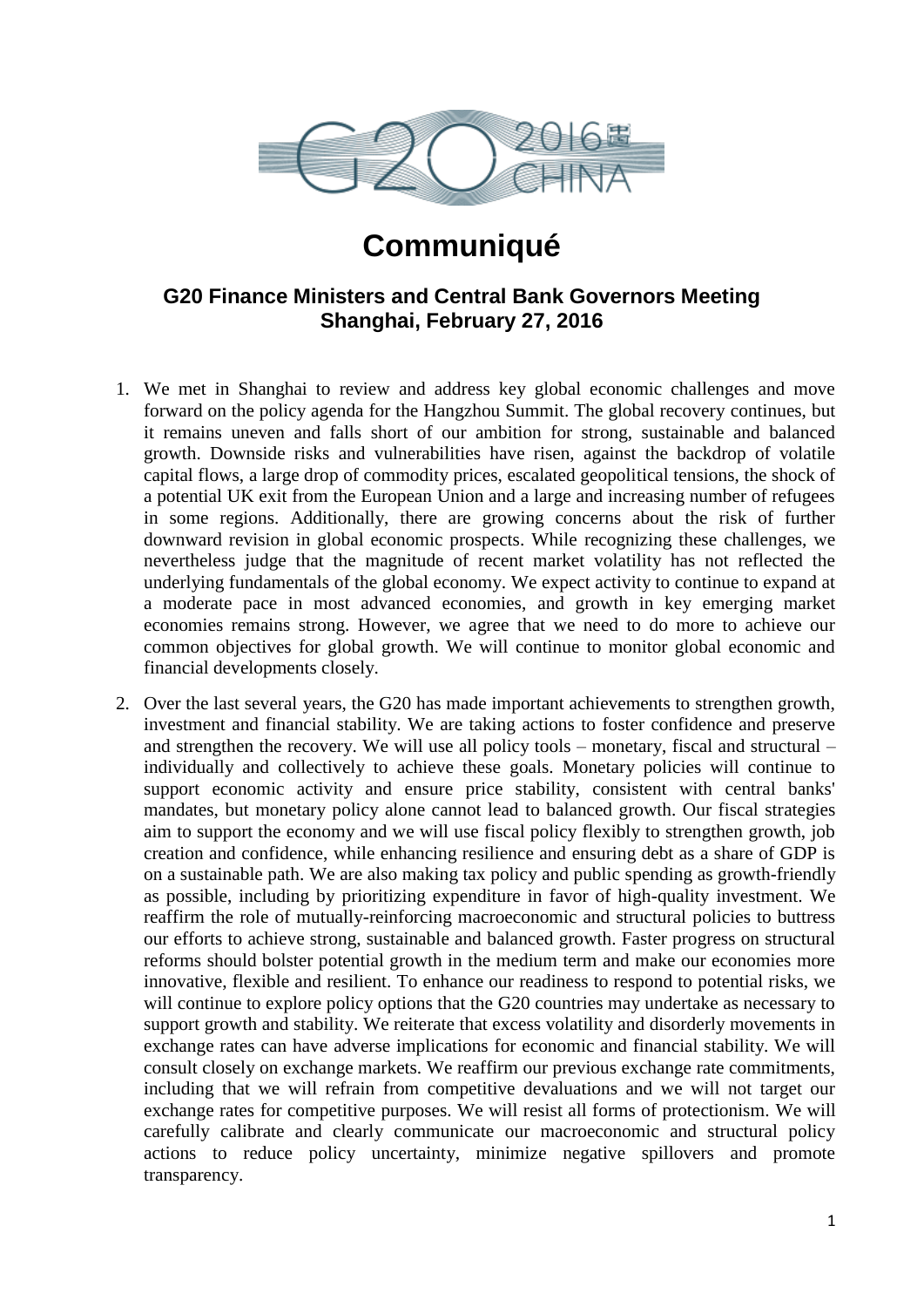- 3. We reiterate the importance of raising actual output as well as the essential role of structural reforms in boosting productivity and potential output. We will prioritize and put special emphasis in 2016 on the implementation of our adjusted national Growth Strategies with a view to achieving the objective of 2 percent additional output by 2018. Building on past country- specific commitments, we are committed to further enhancing the structural reform agenda, including by developing a set of priorities and guiding principles as a reference for G20 reform efforts, as well as by creating an indicator system to further improve assessing and monitoring of the progress of structural reforms and their adequacy to address structural challenges, taking into account the diversity of country circumstances. This enhanced structural reform agenda will be incorporated into the existing work stream under the Framework for Strong, Sustainable and Balanced Growth. In order to enhance the efficiency of our efforts, we will combine our investment strategies with growth strategies and remain committed to their timely and effective implementation to accomplish our goals. We will review the combined strategies, including through enhanced peer review, and will adjust them as necessary to ensure progress towards our collective growth ambition and our overarching objective of strong, sustainable and balanced growth. Recognizing the importance of trade and investment for growth and their recent weakness, we will explore potential policy measures in these areas, with support of the IOs. We will continue to take steps to promote greater inclusiveness and reduce excessive global imbalances.
- 4. We reaffirm our commitment to advancing the investment agenda with focus on infrastructure both in terms of quantity and quality aspects. We look forward to the Multilateral Development Banks (MDBs) to present concrete actions by July to optimize their balance sheets as agreed in Antalya. Given the unique role of MDBs in promoting infrastructure development and considering the MDB's mandate on promoting infrastructure investment and poverty reduction, as called for in the Addis Ababa Action Agenda, we encourage MDBs to formulate quantitative ambition for high-quality projects and take joint actions to demonstrate their commitment to infrastructure investment to attract new sources of long-term investment financing, including by catalyzing private sector funding, enhancing cooperation among existing and new MDBs, promoting multi-partite cooperative co-financing models and supporting works concerning project preparation. Strengthening connectivity is the key to maximize the positive spillovers of national infrastructure and create more investment opportunities. We will launch a global infrastructure connectivity alliance initiative to enhance the cooperation and synergy of infrastructure programs. We support the development of a guidance note on recommended policy steps that could contribute to diversified financing instruments for infrastructure and SMEs with special attention to equity financing by promoting capital markets development, engaging institutional investors, encouraging implementation of G20/OECD corporate governance and SME financing principles and promoting infrastructure investments as an asset class.
- 5. A stable and resilient international financial architecture is a key element to foster strong, sustainable and balanced growth as well as financial stability. We endorsed the work program of the International Financial Architecture Working Group (IFAWG) aimed at promoting a smooth functioning and orderly evolution of the international monetary system (IMS), informed by the IMF's stocktaking of the IMS. We welcome the entry-into-effect of the 2010 IMF Quota and Governance reforms. We support the timetable for completing the IMF's 15th General Review of Quotas, including a new quota formula, by the 2017 Annual Meetings, and reaffirm our commitment to a strong, quota-based and adequately resourced IMF. We support the World Bank Group (WBG) to implement its shareholding review according to the agreed roadmap and timeframe, with the objective of achieving equitable voting power over time. We will continue to promote the orderliness and predictability of sovereign debt restructuring processes and strengthen debt sustainability frameworks.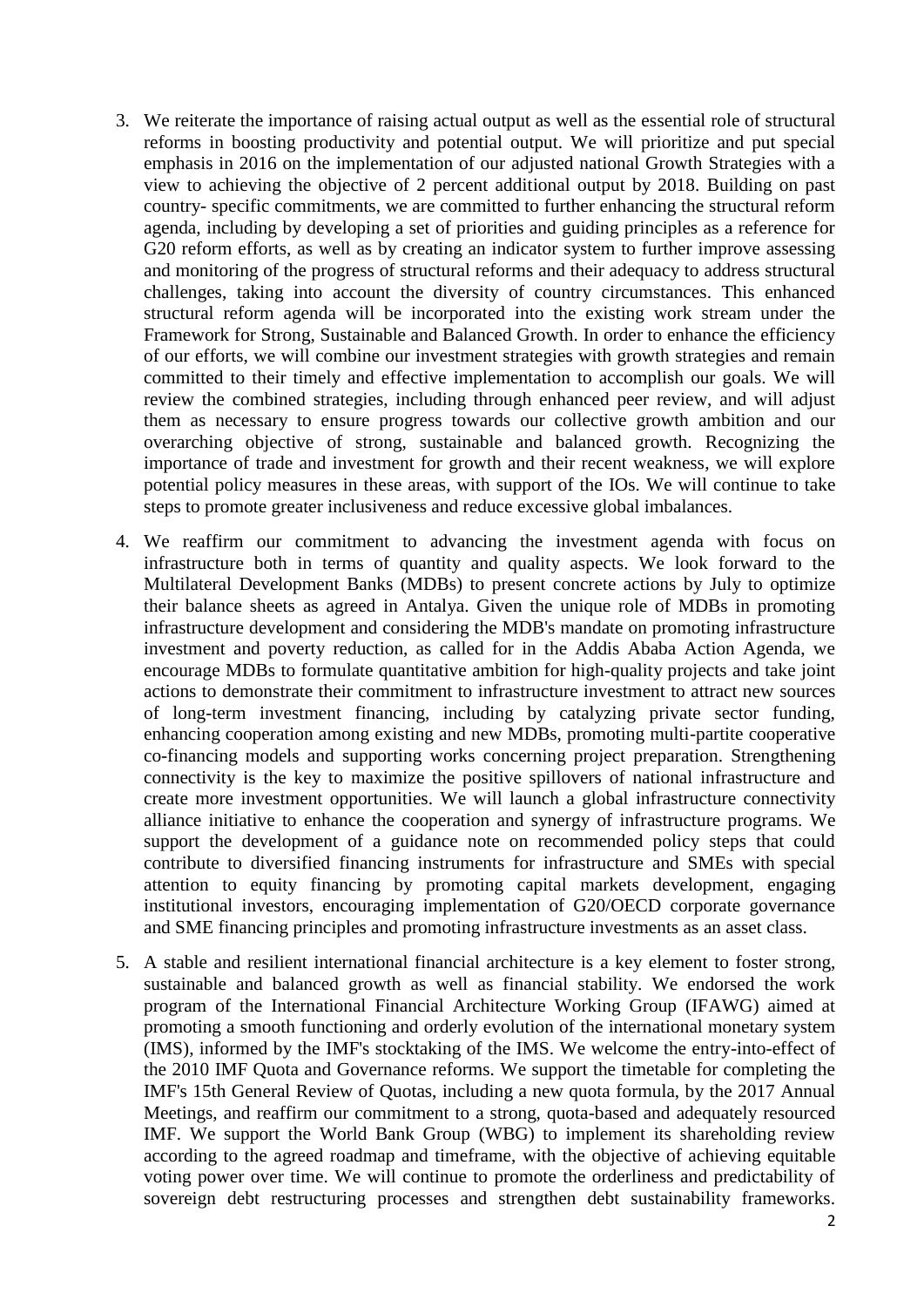Capital flows are a central feature of the international monetary system. Given the current development in the global economy, we will better monitor capital flows, including more timely identification of risks, and take stock of and review policy tools and frameworks as appropriate to address challenges arising from large and volatile capital flows, drawing on country experiences. We stress the importance of an adequate and effective global financial safety net (GFSN) and look forward to discussing the IMF's analysis on the GFSN architecture in April. We welcome the completion of the IMF's 2015 Review of the Method of Valuation of the Special Drawing Rights (SDR) and support further work to examine the possible broader use of the SDR and on local currency bond market.

- 6. We remain committed to timely, full and consistent implementation of the agreed financial reforms, including the Basel III and total-loss-absorbing-capacity (TLAC) standard. To this end, we encourage national authorities to strengthen cross-border cooperation, including in implementing effective cross-border resolution regimes and over-the-counter derivatives reforms, and to defer to each other when it is justified, in line with the St. Petersburg Declaration. We support the work by the Basel Committee to refine elements of Basel III framework to ensure its coherence and maximize its effectiveness without further significantly increasing overall capital requirements across the banking sector. We will continue to monitor and assess reform implementation and effects, including to address any material unintended consequences, including for emerging market and developing countries. We support the work underway to improve the assessment methodology for global systemically important insurers and the further progress in developing the Insurance Capital Standard according to the agreed timeline. We strongly encourage implementation of the agreed CPMI-IOSCO Principles for Financial Market Infrastructures (FMIs), and further strengthening the regulation and oversight of FMIs. We look forward to further progress in identifying and addressing gaps related to resilience, recovery planning and resolvability of central counterparties (CCPs), including cooperation arrangements for CCPs that are systemic across multiple jurisdictions. We continue to closely monitor, and if necessary, address emerging risks and vulnerabilities in the financial system, including those associated with shadow banking, asset management and other market-based finance. We welcome the work by the BCBS and IOSCO on criteria for identifying simple, transparent and comparable securitizations. We will review holistically changes in market liquidity and impact on market stability, and we will consider policy measures if necessary. We welcome the ongoing work by the IOs, as set out in the FSB work plan on the decline in correspondent banking services, and look forward to accelerated progress in assessing and addressing this issue as appropriate. We welcome the planned work by the FSB, IMF and BIS to take stock of experiences and potential lessons with macro-prudential frameworks and tools, and report back to us by our meeting in July. We remain committed to strengthen the financial inclusion agenda. We ask the Global Partnership for Financial Inclusion (GPFI) to produce a framework for implementing the G20 SME Finance Action Plan, and explore developing a set of high-level principles on digital financial inclusion, and improving data collection and indicators.
- 7. Widespread, consistent and effective implementation of G20/OECD Base Erosion and Profit Shifting (BEPS) project is critical for a fair and modern international tax system. We reiterate our commitment to timely implementation of the BEPS project, and continue to monitor and address BEPS-related issues in order to ensure tax fairness and a level playing field. To ensure a consistent global approach, we endorse the inclusive framework proposed by the OECD for the global implementation of BEPS project and encourage all relevant and interested non-G20 countries and jurisdictions, which commit to implement the BEPS project, including developing countries, to join in the framework on an equal footing. We support that the specific challenges faced by developing countries in BEPS implementation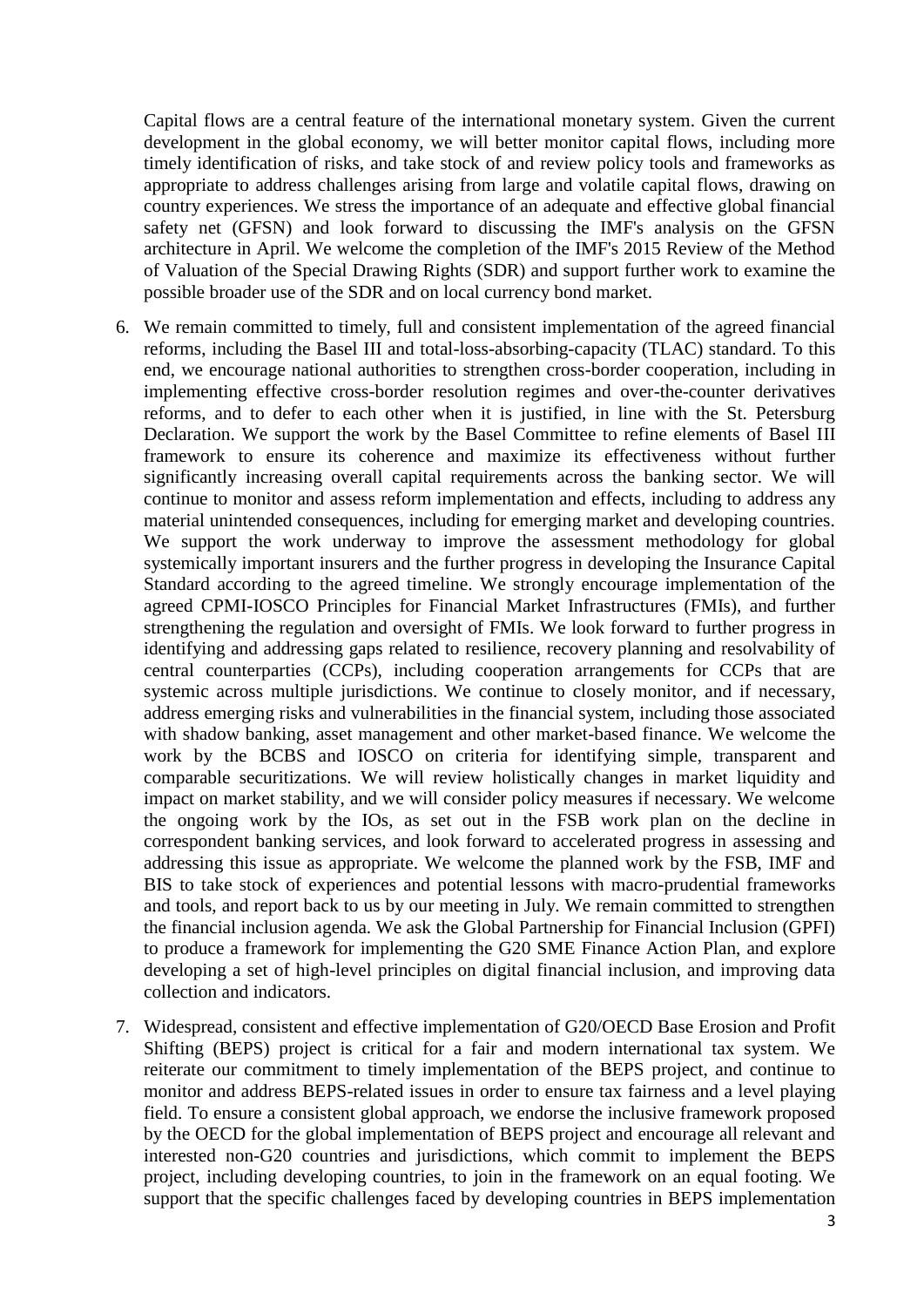should be appropriately addressed under the framework. We remain committed to implementing the standard for information exchange on request as well as for Automatic Exchange of Information (AEOI), and call on all financial centers and jurisdictions to do so by 2017 or at the end of 2018. We reiterate our call for all countries to join the Multilateral Convention on Mutual Administrative Assistance in Tax Matters and look forward to the progress report by the Global Forum. We welcome the different existing initiatives aimed at building capacity for developing economies to their needs on tax issues, including the Addis Tax Initiative, the Tax Administration Diagnostic Assessment Tool, and the Tax Inspectors Without Borders. In this connection, China would make its own contribution by establishing an international tax policy research center for international tax policy design and research as well as technical assistance to developing economies. We also welcome the new proposal of developing a tax platform jointly by the IMF, OECD, UN and WBG, and call on them to recommend mechanisms to help ensure effective implementation of technical assistance programs, and recommend how countries can contribute funding for tax projects and direct technical assistance, and report back with recommendations at our July meeting. We recognize the role of tax policy in achieving sustainable economic growth, and will explore this issue further at the G20 Tax Symposium to be held in July. We recognize the significant negative impact of illicit financial flows on all our economies, and we continue to take forward the work of the G20 on this theme.

- 8. We are resolved to combat decisively terrorist financing. We will intensify our efforts to tackle all sources, techniques and channels of terrorist financing and will enhance our cooperation and exchange of information. We call on all countries to join us in these efforts, including through a swift implementation of FATF standards and provisions of the UN Security Council Resolution 2253 in all jurisdictions. We ask the FATF, working with the relevant IOs, to strengthen its work on identifying and tackling loopholes and deficiencies that remain in the financial system and ensure that the FATF standards are effective and comprehensive, and fully implemented. We call on the FATF to intensify its work on identifying, analyzing and tackling terrorist financing threats, the sources and methods of funding and the use of funds.
- 9. Recognizing the pressing environmental challenges and the importance of mobilizing green finance, we have established the G20 Green Finance Study Group (GFSG). We ask the GFSG to identify institutional and market barriers to green finance, and based on country experiences, develop options on how to enhance the ability of the financial system to mobilize private capital for green investment. The GFSG will collaborate with other G20 groups and other external initiatives as well as with the private sector. We expect the GFSG to deliver a synthesis report by our July meeting.
- 10. We welcome the adoption of the Paris Agreement on Climate Change and the commitments made by developed countries and international organizations and announcements made by other countries on climate finance, and call for timely implementation. Developed country Parties shall provide financial resources, including support provided through the Green Climate Fund, to assist developing country Parties with respect to both mitigation and adaptation, in continuation of their existing obligations under the United Nations Framework Convention on Climate Change (UNFCCC). Other Parties are encouraged to provide or continue to provide such support voluntarily. We reaffirm our commitment to implementing the 2030 Agenda for Sustainable Development.
- 11. We reaffirm our commitment to rationalize and phase out inefficient fossil fuel subsidies that encourage wasteful consumption, over the medium term, recognizing the need to support the poor. Further, we encourage all G20 countries to consider participation in the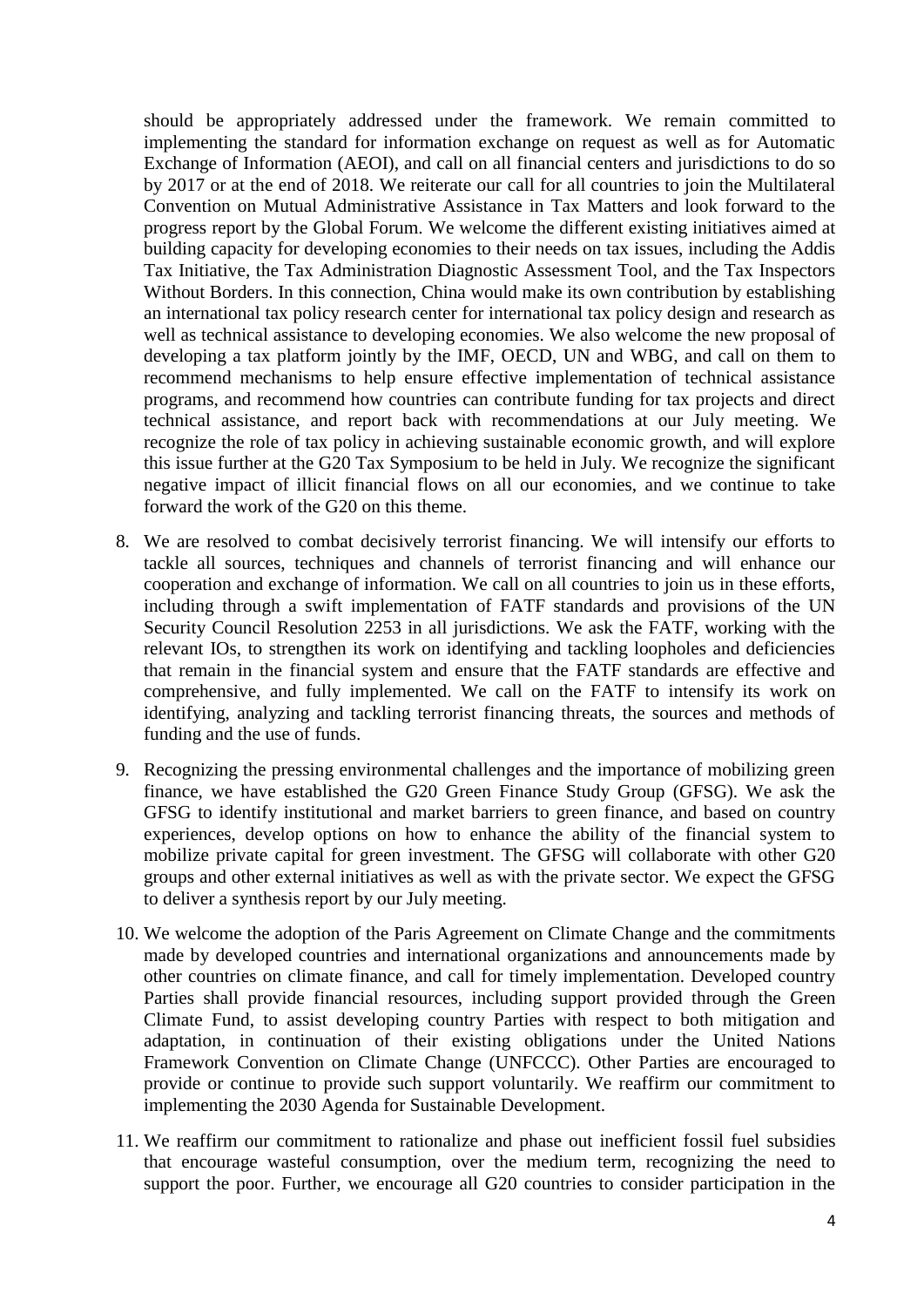voluntary peer review of inefficient fossil fuel subsidy that encourages wasteful consumption.

### **Annex**

#### **Reports received**

- 1. IMF G20 Surveillance Note prepared for the February 26-27 Ministerial.
- 2. Financial Stability Board Chair's Letter to G20 Finance Ministers and Central Bank Governors, February 2016.
- 3. OECD Interim Economic Assessment
- 4. OECD's Secretary-General's tax report
- 5. Going for Growth report by OECD
- 6. FATF report to G20 on FATF Counter-Terrorist Financing Initiatives

### **Issues for further action**

- 1. We request the Framework Working Group (FWG) to further work on the priorities and guiding principles as well as the proposed structural indicator system to secure delivery of the Growth Strategies, with an aim to submit policy papers on both topics for our review, and endorsement if appropriate, in our next meeting in April. We call on the IMF and the OECD to continue to provide technical support and further work on the enhanced structural reform agenda, including updating the policy papers based on the proposals by China, the IMF and the OECD and members' feedbacks.
- 2. We ask the IMF, OECD and WBG to update the assessment of the implementation of key commitments in our growth strategies, implementation gaps, as well as of progress towards our collective growth ambition as defined in Brisbane, to provide technical support to our peer review and report back to us by our meeting in July.
- 3. We look forward to a progress report on the implementation of the MDBs' Action Plan to Optimize Balance Sheets in July.
- 4. We look forward to a proposal of joint actions led by the WBG, together with other MDBs, to demonstrate the MDBs' commitment to infrastructure development.
- 5. We look forward to a productive discussion in Singapore in April to promote global infrastructure connectivity.
- 6. We look forward to receiving the Global Infrastructure Hub's (GIH) knowledge sharing report at our April meeting and to the Hub developing, in coordination with other IOs involved in PPPs, a knowledge sharing platform that will help improve global infrastructure connectivity and institutional capacity of developing economies in delivering bankable infrastructure projects.
- 7. We look forward to guidance note on recommended policy steps to diversify financial instruments for infrastructure and SMEs, and attract new sources of long-term financing including private investment with inputs by the OECD, and other IOs.